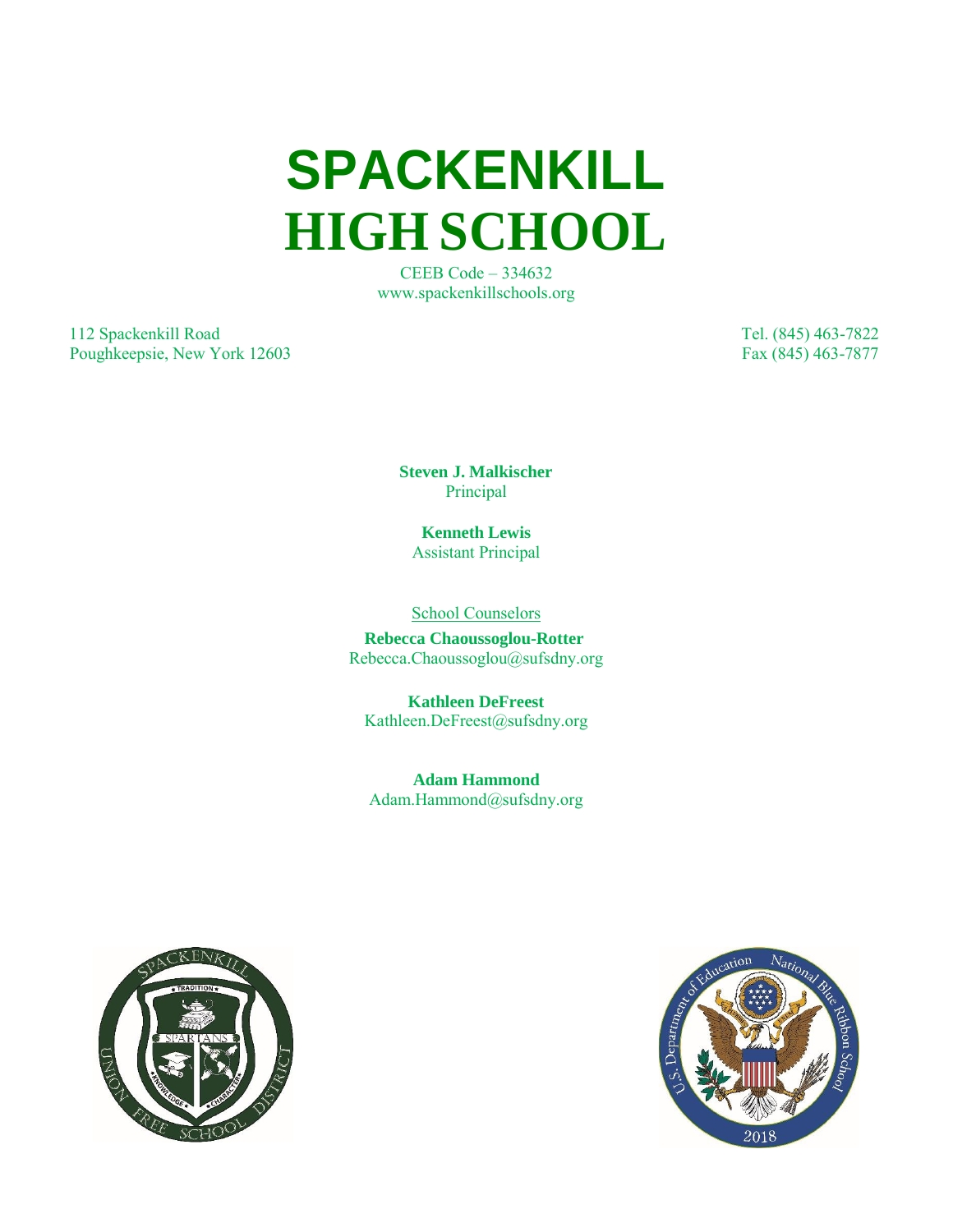# **SCHOOL PROFILE 2021-2022**

## **COMMUNITY**

Spackenkill High School is located in a largely middle to upper middle class suburb of Poughkeepsie, New York. The district is comprised almost entirely of single-family dwellings. A large proportion of the district's residents are well educated with a strong commitment to our students and their education. One of the largest IBM Corporation facilities in the country is located within the district. Vassar College, Marist College and Dutchess Community College (DCC) are located within 10 miles of the high school.

## **SCHOOL**

Spackenkill High School is a four year public high school offering a strong college preparation program. Vocational programs are offered through Dutchess County BOCES Career and Technical Institute. Thirteen Advanced Placement courses are offered throughout the year. The school population is 515 with over 60 faculty members.

## **CLASS of 2021** Class Size - 118

SAT Participants - 27 ACT Participants - 10

| <b>SAT</b>                   | <b>Total Score</b> | <b>EBRW</b>    | <b>Math</b>    |           |
|------------------------------|--------------------|----------------|----------------|-----------|
| Mean                         | 1300               | 644            | 656            |           |
| <b>Total Score</b>           | $\frac{0}{0}$      | $\frac{0}{0}$  | $\frac{0}{0}$  |           |
| 400-590                      |                    |                | 0              |           |
| 600-790                      |                    |                | 4              |           |
| 800-990                      |                    |                | $\theta$       |           |
| 1000-1190                    | 19                 | 15             | 19             |           |
| 1200-1390                    | 52                 | 59             | 44             |           |
| 1400-1600                    | 26                 | 22             | 33             |           |
| <b>ACT</b><br><b>English</b> | Math               | <b>Reading</b> | <b>Science</b> | Composite |
| 29.3                         | 29.9               | 29.8           | 26.5           | 29.0      |

**NMSOT** National Merit Scholarship Winners – 1, National Merit Commended – 2

**RANK** Ranks are weighted and averages are unweighted. The system reflects performance and quality of courses studied. All students completing at least seven quarters at Spackenkill High School are included. Only courses receiving a numeric final average and taken at Spackenkill High School or accelerated high school courses taken at Orville A. Todd Middle School are included.

> *FORMULA: Sum of (Course Ave. X Factor X Course Credit) = Rank Order Total Credits Attempted*

*FACTORS: AP or Bridge = 10, Honors = 9, Regents/College Prep = 8, General = 7*

| <b>CLASS of</b> | <b>Graduates</b>              |                 |               |
|-----------------|-------------------------------|-----------------|---------------|
| 2021            | Advanced Designation = $62\%$ | Regents = $35%$ | Local = $3\%$ |

| 85% of Class Attend Higher Education |                |          |            |       |  |
|--------------------------------------|----------------|----------|------------|-------|--|
| 4 Year College                       | 2 Year College | Military | Employment | Other |  |
| 55%                                  | 30%            | $1\%$    | 10%        | $4\%$ |  |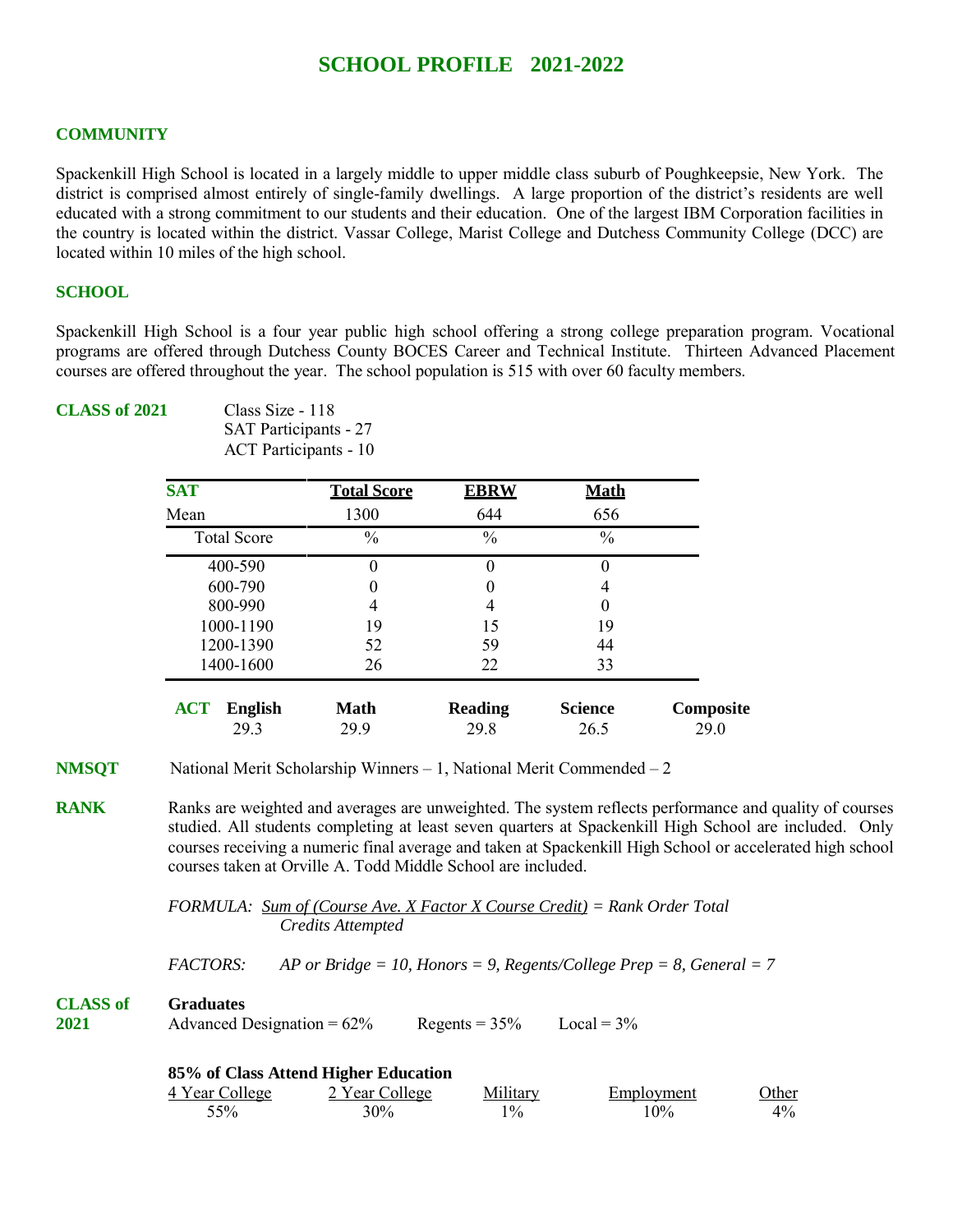## **SPACKENKILL HIGH SCHOOL CURRICULUM**

- **ENGLISH** Students are heterogeneously grouped except for honors and AP levels**.** All students take the Comprehensive English Regents exam in grade 11. The senior English requirement is World Literature, except for students enrolled in AP English Literature, English 12H Dual, DC BOCES or full-time Early Admission students. Electives are offered in Communications, Public Speaking Dual, World of Sports Through Its Literature and SAT Preparation. Students in English 12H Dual and Public Speaking Dual earn dual enrollment credit at Dutchess Community College.
- **SOCIAL** As required by the New York State Education Department, students are enrolled in the two year Global **STUDIES** History curriculum. Juniors take either AP US History or US History and Government. Seniors take Economics and Participation in Government. Honors level students in Participation in Government earn dual enrollment credit at Dutchess Community College. Students may enroll in a variety of electives including AP European History (grade 12 only), Psychology, Sociology and Nazi Germany and the Holocaust.
- **MATH** Math classes are homogenously grouped by honors, regents and extended. Accelerated students may take up to five years of high school math, including Calculus 1H Dual and AP Calculus BC. All students are required to enroll in a one semester computer class and have the opportunity to take AP Computer Science A and AP Computer Science Principles. Students in Pre-Calculus Honors (2019-2020 only), Pre-Calculus Dual (2020-2021 only), and Calculus 1H Dual earn dual enrollment credit at Dutchess Community College.
- **SCIENCE** All ninth grade students take honors or regents level Biology. Courses are offered at four levels and include AP, honors, regents and general. AP courses are offered in Biology, Chemistry and Physics. Electives are Math, Science & Technology, Science Research, Forensic Science, Principles of Chemistry, and Principles of Physical Science. Project Lead the Way courses include Introduction to Engineering Design and Principles of Engineering. Students in AP Biology Dual earn dual enrollment credit at Dutchess Community College.
- **FOREIGN** French and Spanish are offered. All students are encouraged to enroll beyond the one year requirement. **LANGUAGE** Many students go beyond the three year Advanced Regents Diploma requirement by enrolling in honors  $(4<sup>th</sup>$  year) or AP level  $(5<sup>th</sup>$  year).
- **FINE ARTS** Students are required to have one fine art credit which includes music or art. Fine art electives include Band, Chorus, Orchestra, String Ensemble (honors), Music Theory, AP Music Theory, Studio in Art, Drawing and Painting, Advanced Painting (honors), Ceramics, Graphic Arts, Design and Drawing for Production, Architectural Drawing and AP Studio in Art.

**PHYSICAL** All students must enroll in Physical Education for four years. Health is a required course for graduation. **EDUCATION**

**ADVANCED** Students may enroll in Advanced Placement courses upon discussion with their classroom teacher **PLACEMENT** and school counselor.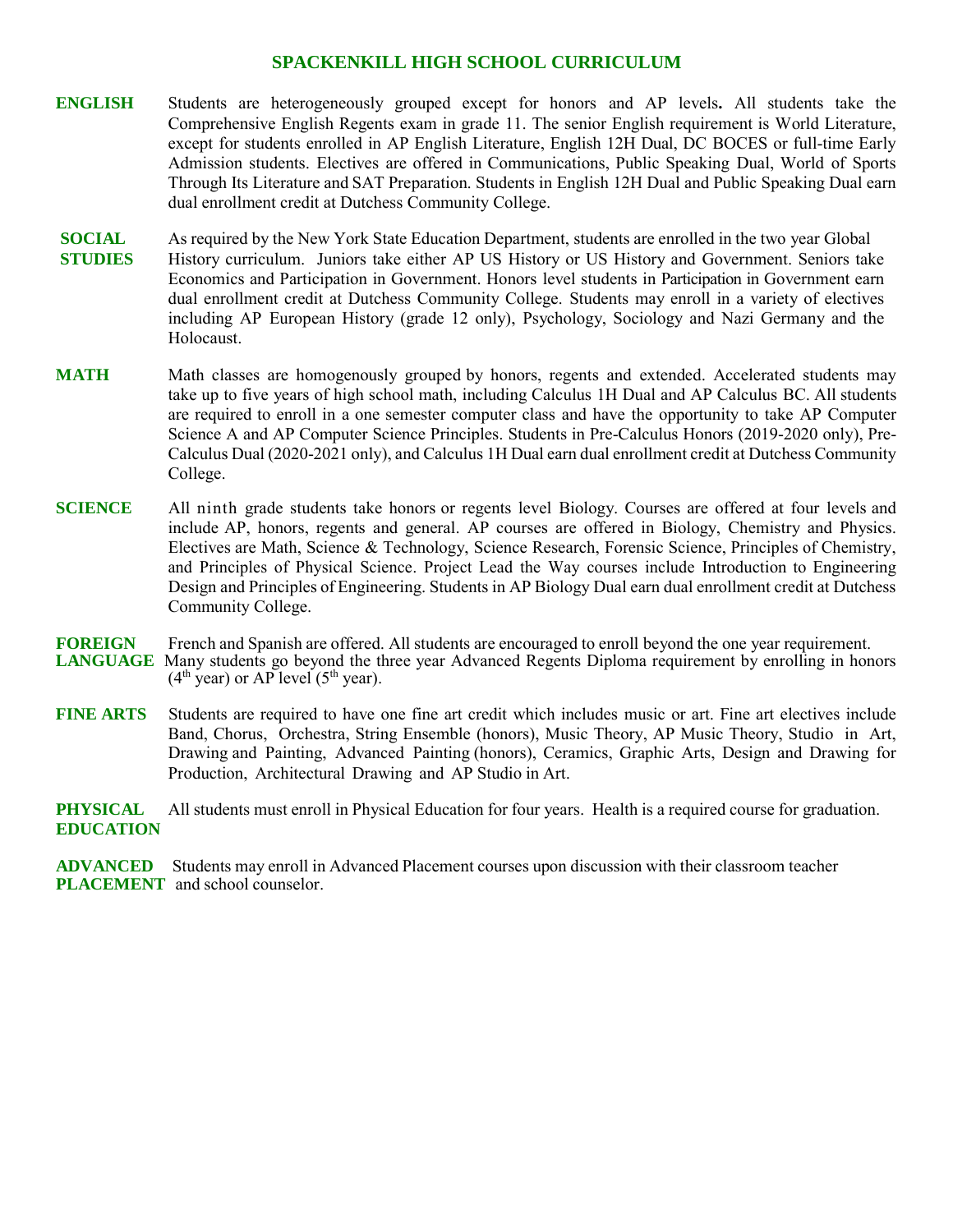**ADVANCED** Due to the disruptions caused by the COVID-19 pandemic during the spring of 2020 and 2020-2021 **PLACEMENT** school year as well as the changes by the College Board to the Advanced Placement exams, students were **EXAMS** not required to take AP exams as a part of the Advanced Placement course requirements for the 2019-2020 and 2020-2021 school years.

|  | <b>RESULTS 2021</b> 112 Students took 222 AP Exams; 70% of which earned a 3 or higher. |  |  |
|--|----------------------------------------------------------------------------------------|--|--|
|--|----------------------------------------------------------------------------------------|--|--|

|                                           | Score |    |                |                |               |
|-------------------------------------------|-------|----|----------------|----------------|---------------|
| Exam                                      |       |    | 3              |                | 5             |
| Biology                                   |       | 5  | 14             | 10             | 2             |
| Calculus BC                               |       |    | $\overline{2}$ |                | 10            |
| Chemistry                                 | 1     | 4  | 1              | 7              | 2             |
| Computer Science A                        |       |    |                | $\mathfrak{D}$ |               |
| <b>Computer Science Principles</b>        |       |    |                | $\mathfrak{D}$ |               |
| <b>English Language and Composition</b>   |       | 5  | 8              | 14             | $\mathcal{E}$ |
| <b>English Literature and Composition</b> |       | 1  |                |                |               |
| European History                          | 2     | 8  | 4              | 3              |               |
| French Language and Culture               |       |    | 4              |                |               |
| Physics C: Electricity and Magnetism      |       |    |                | $\mathfrak{D}$ | 3             |
| Physics C: Mechanics                      |       |    |                | 4              |               |
| Spanish Language and Culture              | 1     | 3  | 8              |                |               |
| Studio Art: Drawing Portfolio             |       | 2  | 3              | 5              |               |
| <b>United States History</b>              | 13    | 18 |                | 5              |               |

**IMPACT OF THE** In mid-March 2020 our school community unexpectedly closed our school buildings due to the **COVID-19** COVID-19 pandemic and, while our academic calendar did not change, we did not return for the **PANDEMIC** remainder of the school year. Our high school is fortunate to have a one-to-one Chromebook initiative which allowed for the continuation of instruction in the new, remote environment. Following a brief transition period, our high school schedule returned with a modified every other day by subject area schedule four days a week with both synchronous and asynchronous instruction of all classes. During the last quarter of the 2019-2020 school year students were able to earn a Pass or a Fail based on a new effort based grading rubric. Full year course final averages for the 2019-2020 school year were based on a combination of a three quarter average and how well a student performed during the fourth quarter. Second semester course final averages for the 2019-2020 school year were based on a combination of the third quarter average and how well a student performed during the fourth quarter. Our high school did not administer final exams and the New York State Department of Education cancelled the Regents exams and, where applicable, an "E" for exempt is listed on student transcripts. Changes to Advanced Placement exams are previously noted. None of our graduation requirements were changed due to the COVID-19 pandemic. During the spring of 2020 many of our extra-curricular activities remained active virtually.

> The COVID-19 pandemic continued to impact our school community during the 2020-2021 school year. From the first semester through the beginning of the second semester of the school year, our high school was on a hybrid model which included live remote synchronous instruction three days a week for a full day schedule with only the length of class time modified and in-person instruction two days a week following a regular full day schedule. On the in-person instruction days, only half of the students were in attendance while the rest of the students were at home receiving the same live instruction. At the end of February 2021, a second hybrid model began with four days of in-person instruction a week. This allowed each cohort of students to come to school twice a week with all students receiving remote instruction one day a week. The new model included a reduced length of time to our instructional day. Students and their families chose if they would attend with the hybrid model or the fully remote model. By the end of March 2021, any student who wanted to attend inperson instruction was able to do so four days a week. All of our courses were offered during the 2020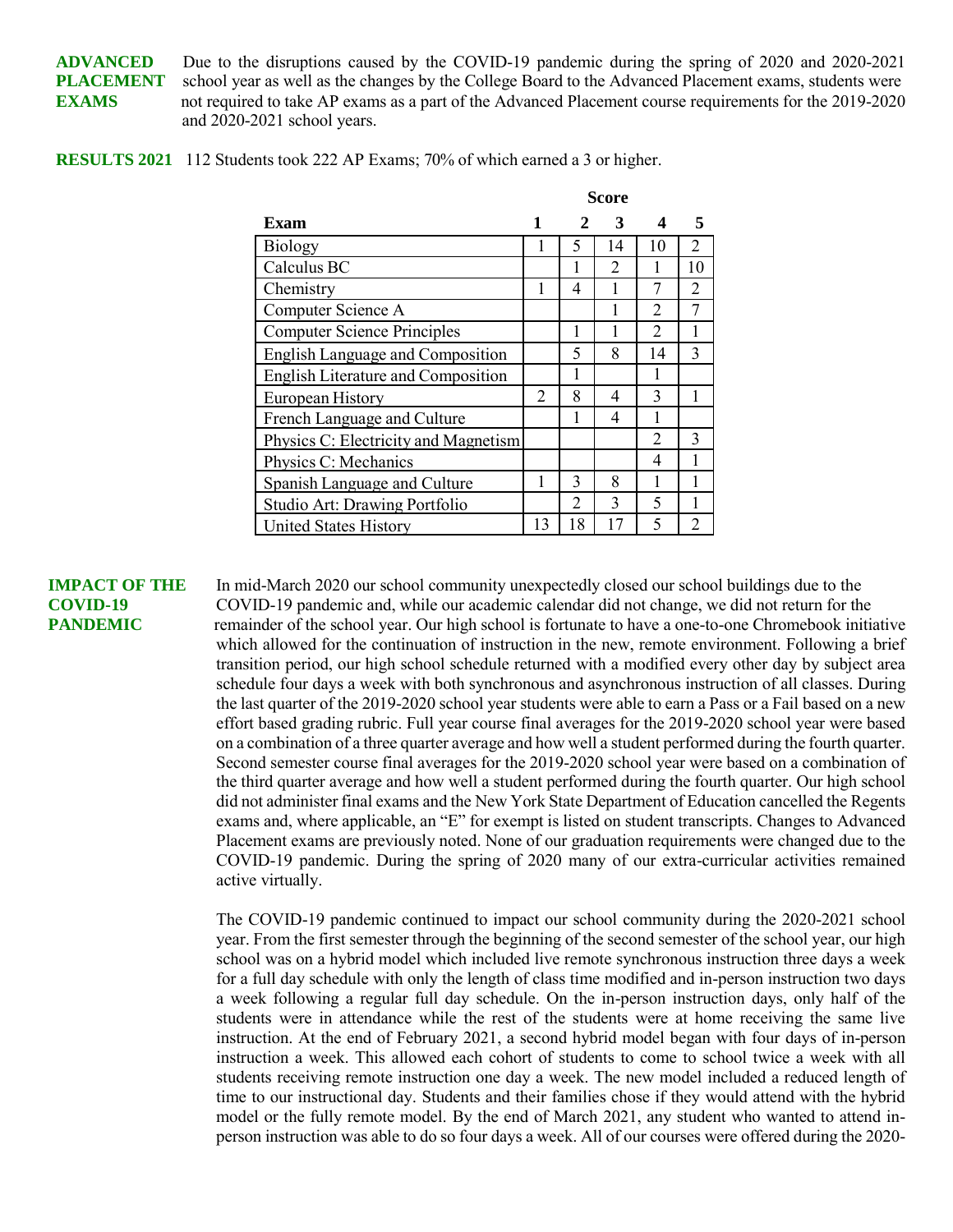2021 school year and none of our graduation requirements were changed due to the COVID-19 pandemic. Our grading policy returned to our standard numerical grading. Our high school only administered the four New York State Regents exams which were offered (Algebra I, English Language Arts, Living Environment, and Physical Setting/Earth Science) and students could choose to take the exam. Where applicable, an "E" for exempt is listed on student transcripts for any Regents exams which were cancelled or which a student did not take. Changes to Advanced Placement exams are previously noted. Throughout the 2020-2021 school year most of our extra-curricular activities remained active either virtually or in-person including our athletic teams.

While the COVID-19 pandemic still affects our school community, we have returned to a regular school day for in-person instruction for the 2021-2022 school year. All of our courses are being offered this year and our grading policy is our standard numerical grading. None of our graduation requirements have been changed due to the COVID-19 pandemic. We are not offering a remote option for students and only students who are quarantining have the option to receive remote support for their school work during an after school tutoring program. All of our extra-curricular activities and athletic teams are active. Our high school remains poised to switch to a fully remote model should the need arise.

## **COLLEGE ACCEPTANCES CLASS OF 2021**

Adelphi University Albany College of Pharmacy and Health Sciences Binghamton University Binghamton University (Watson School of Engineering & Applied Science) Blinn College Boston College Boston University Brandeis University Carnegie Mellon University Case Western Reserve University Clarkson University Clemson University Coastal Carolina University Colgate University Columbia College Chicago Connecticut College Cornell University Dutchess Community College Elon University Fairfield University Fairleigh Dickinson University-Florham Campus Farmingdale State College Florida Atlantic University Florida Southern College Florida State University Florida State University (College of Business) Fordham University Georgia Institute of Technology-Main Campus Hamilton College High Point University Hofstra University Houston Community College System Hudson Valley Community College Ithaca College James Madison University Juniata College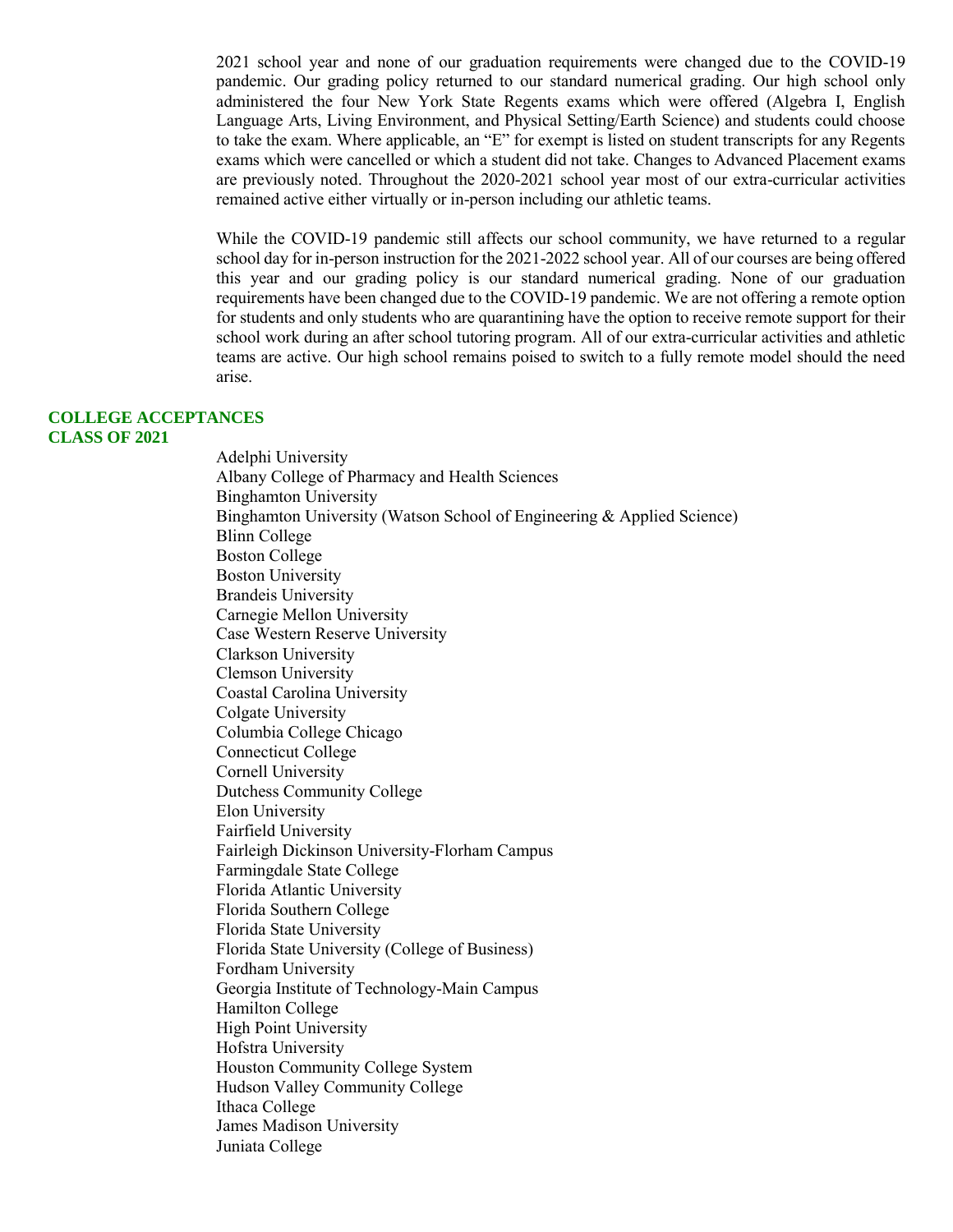King's College Le Moyne College Le Moyne College (Physician Assistant Program) Lehigh University Louisiana State University and Agricultural & Mechanical College Loyola University Maryland Manhattan College Manhattanville College Marist College Mercy College Merrimack College Miami Dade College - Wolfson Campus Mississippi State University Mount Saint Mary College New Jersey City University New York University Northeastern University Ohio Wesleyan University Pace University, New York City Campus Pace University, New York City Campus (Dyson College of Arts and Sciences) Pennsylvania State University-Main Campus Plymouth State University Providence College Purdue University-Main Campus Quinnipiac University Rensselaer Polytechnic Institute Rider University Rochester Institute of Technology Rochester Institute of Technology (College of Business) Rollins College Russell Sage College Rutgers University-New Brunswick Sacred Heart University Saint Joseph's University Seton Hall University Siena College Skidmore College St. John's University-New York State University of New York at New Paltz Stevens Institute of Technology Stony Brook University SUNY at Albany SUNY at Purchase College SUNY Buffalo State SUNY College at Brockport SUNY College at Geneseo SUNY College at Oswego SUNY College at Plattsburgh SUNY Cortland SUNY Oneonta Syracuse University Tallahassee Community College The College of Saint Rose The University of Alabama The University of Tampa Ulster County Community College